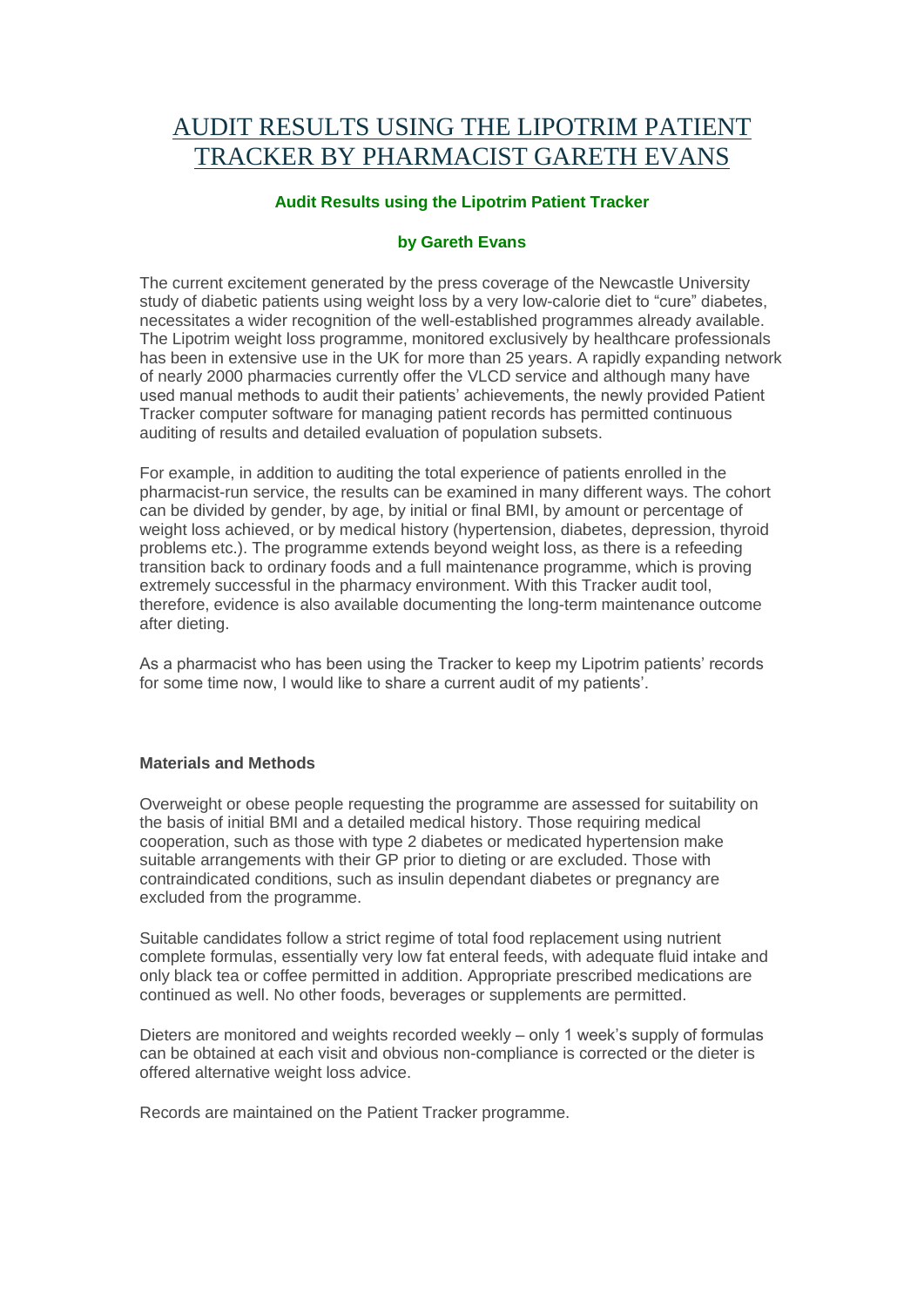## **Results**

Total Population of Dieters completing 3 or more weeks on Total Food Replacement

Mean Start Weight 91 kg – Mean End Weight 81 kg

Total weight lost to date of audit – 3865 kg

## **Table 1 N= 382 330 Females 52 Males**

| Mean          | <b>Start wt</b> | 91kg    | <b>Start BMI</b> | 32.7 | <b>End BMI</b> | 29.0 | $\%$ wt loss | 10.8 |
|---------------|-----------------|---------|------------------|------|----------------|------|--------------|------|
| <b>Median</b> | Start wt        | 88.2 kg | <b>Start BMI</b> | 32.0 | <b>End BMI</b> | 28.4 | $\%$ wt loss | 9.0  |

The next series of tables demonstrates the value of the Lipotrim service in overweight patients, reducing the likelihood of their progression to obesity, as well as obese, super obese, morbid obese or even super-morbid obese patients.

#### **Table 2 N= 121 BMI 25-30**

| Mean          | <b>Start BMI</b> | 28.1 | <b>End BMI</b> | 25.4 | $\%$ wt loss | 9.3 |
|---------------|------------------|------|----------------|------|--------------|-----|
| <b>Median</b> | <b>Start BMI</b> | 28.3 | <b>End BMI</b> | 25.4 | $\%$ wt loss | 8.0 |

#### **Table 3 N= 141 BMI 30-35**

| <b>Mean</b>   | <b>Start BMI</b> | 32.4           | <b>End BMI</b> | 28.9 | $\%$ wt loss | 10.9 |
|---------------|------------------|----------------|----------------|------|--------------|------|
| <b>Median</b> | <b>Start BMI</b> | 27.2<br>ل ہے و | <b>End BMI</b> | 29.1 | $\%$ wt loss | 12.0 |

#### **Table 4 N= 73 BMI 35-40**

| <b>Mean</b>   | <b>Start BMI</b> | 36.9 | <b>End BMI</b> | 32.4 | $\%$ wt loss | 12.9 |
|---------------|------------------|------|----------------|------|--------------|------|
| <b>Median</b> | <b>Start BMI</b> | 36.7 | <b>End BMI</b> | 32.6 | $\%$ wt loss | 11.0 |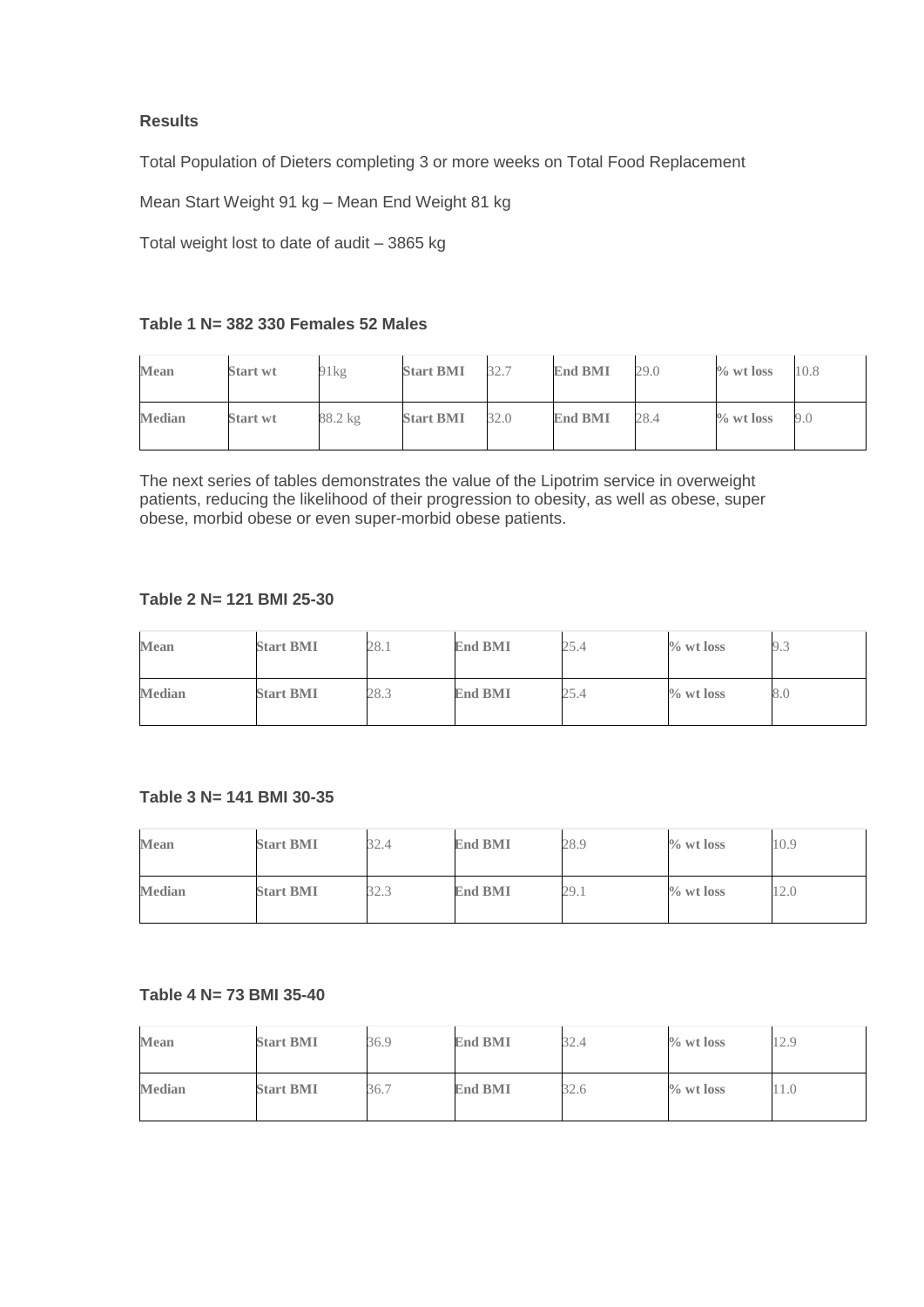#### **Table 5 N= 29 BMI 40-45**

| Mean          | <b>Start BMI</b> | 42.2 | <b>End BMI</b> | 36.1 | $\%$ wt loss | 14.4 |
|---------------|------------------|------|----------------|------|--------------|------|
| <b>Median</b> | <b>Start BMI</b> | 42.0 | <b>End BMI</b> | 36.3 | $\%$ wt loss | 11.0 |

#### **Table 6 N= 5 BMI 45-50**

| <b>Mean</b>   | <b>Start BMI</b> | 47.4 | <b>End BMI</b> | 37<br>ے ، | $\%$ wt loss | 21.2 |
|---------------|------------------|------|----------------|-----------|--------------|------|
| <b>Median</b> | <b>Start BMI</b> | 47.3 | <b>End BMI</b> | 36.9      | $\%$ wt loss | 22.0 |

Other subsets of the patient information that are of interest include:

Table 7: Obese people who exceeded the 5% criterion for medical benefit of weight loss.

Tables 8and 8a: Some dieters choose to interrupt their diet for varied reasons and then return for a subsequent diet period. Their first and second dieting courses can be examined separately.

Table 9: After a period of weight loss, it is necessary to re-introduce carbohydrates in a controlled manner to minimise weight regain due to carbohydrate loading. Minimal weight change is expected despite reintroduction of normal foods. This phase is 1 week long.

Table 10: The Tracker software distinguishes between periods of dieting and maintenance providing evidence of minimal recidivism when patients are properly supported in the pharmacy environment.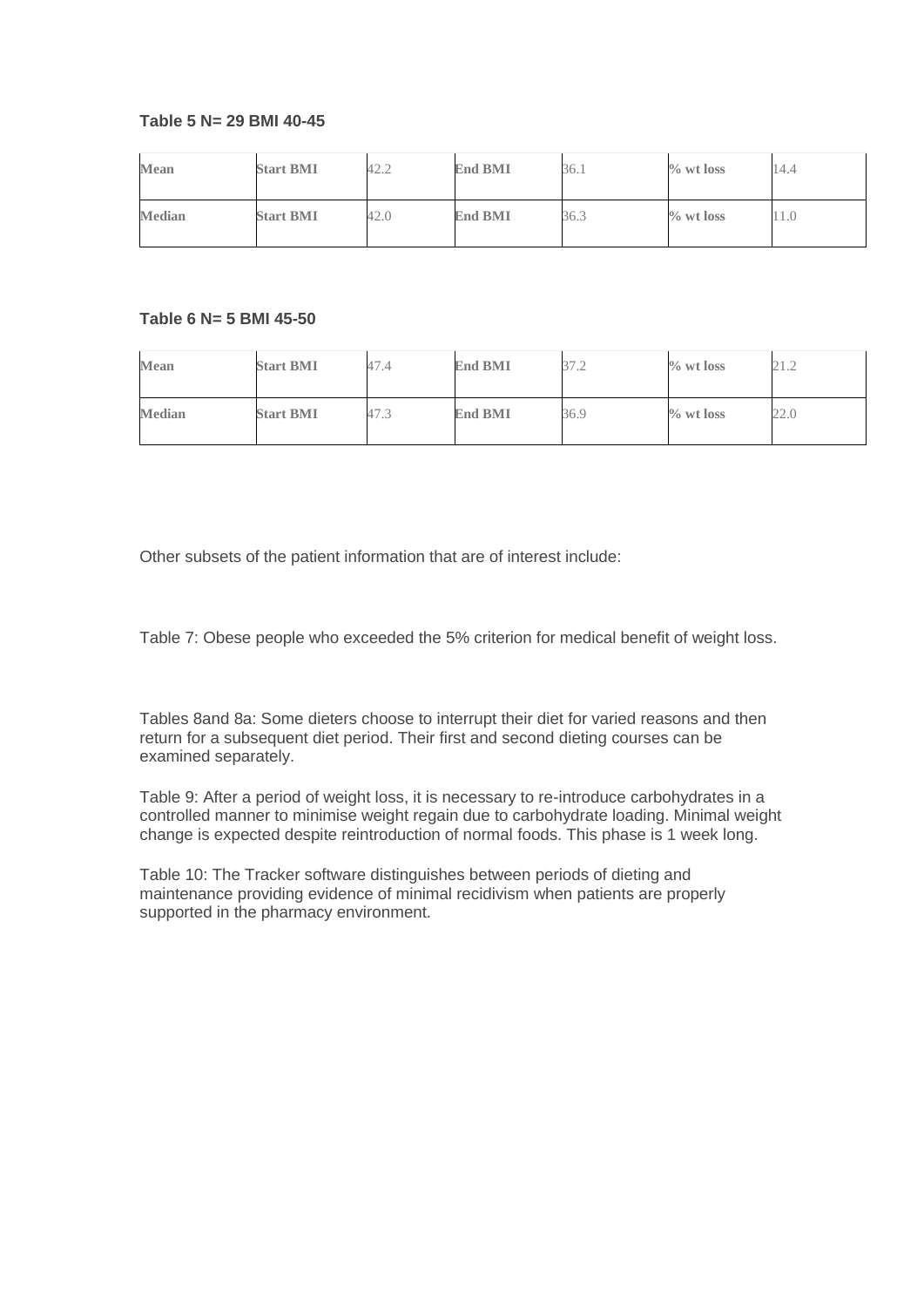## **Table 7 N= 231 BMI > 30 who lost 5% or more of initial weight**

| Mean          | <b>Start BMI</b> | 35.3 | <b>End BMI</b> | 30.8 | $\%$ wt loss | 127<br>$\perp$ $\perp$ . |
|---------------|------------------|------|----------------|------|--------------|--------------------------|
| <b>Median</b> | <b>Start BMI</b> | 34.5 | <b>End BMI</b> | 30.1 | $\%$ wt loss |                          |

## **Table 8 N= 78 Dieters who had 2 dieting courses First time**

| Mean          | <b>Start BMI</b> | 22<br>34.I | <b>End BMI</b> | 29.1 | $\%$ wt loss | 9.0        |
|---------------|------------------|------------|----------------|------|--------------|------------|
| <b>Median</b> | <b>Start BMI</b> |            | <b>End BMI</b> | 28   | $\%$ wt loss | $\sqrt{2}$ |

## **Table 8a N= 78 Dieters who had 2 dieting courses Second time**

| Mean          | <b>Start BMI</b> | 51.1 | <b>End BMI</b> | 29.6 | $\%$ wt loss | 4.7 |
|---------------|------------------|------|----------------|------|--------------|-----|
| <b>Median</b> | <b>Start BMI</b> | 29.7 | <b>End BMI</b> | 28.1 | $\%$ wt loss | J   |

## **Table 9 N= 140 Refeeding week**

| Mean          | <b>Start BMI</b> | 27.5 | <b>End BMI</b> | 27<br>.4 | $\%$ wt loss | $\overline{\phantom{a}}$<br>$-$ |
|---------------|------------------|------|----------------|----------|--------------|---------------------------------|
| <b>Median</b> | <b>Start BMI</b> | 26.6 | <b>End BMI</b> | 26.6     | $\%$ wt loss |                                 |

#### **Table 10 N= 249 Maintenance after dieting**

| Mean          | <b>Start BMI</b> | 28.1 | <b>End BMI</b> | 28.1 | $\%$ wt loss | $\cup$ |
|---------------|------------------|------|----------------|------|--------------|--------|
| <b>Median</b> | <b>Start BMI</b> | 27.2 | <b>End BMI</b> | 27.0 | $\%$ wt loss |        |

Patients who are medicated for various weight related ailments can often be considered as different categories of patient. Many hypothyroid patients have experienced great difficulty with weight management. Depression and hypertension often have a weight component in the aetiology of the problem.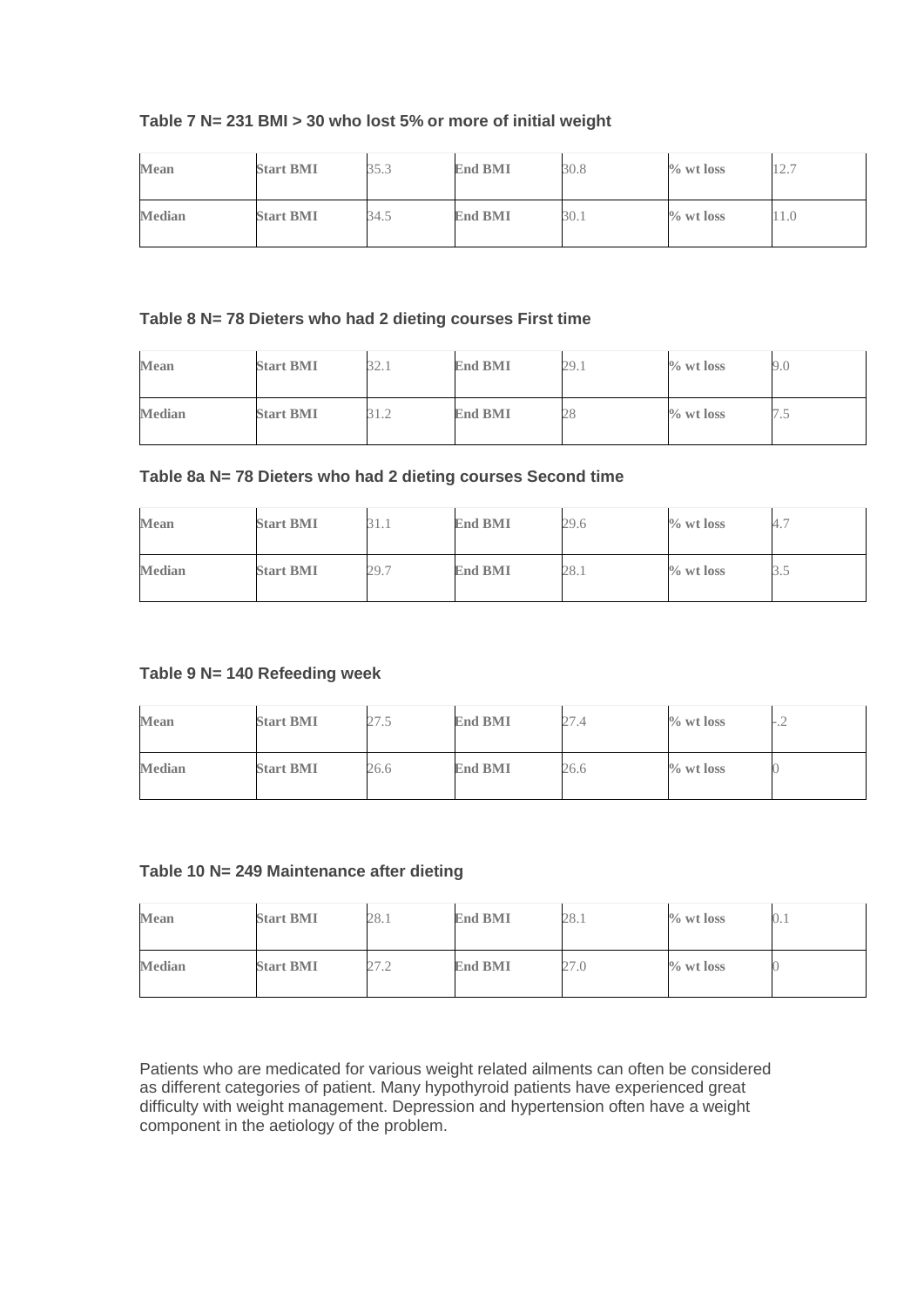- Table 11: Examines patients on medication for hypertension
- Table 12: Examines patients on medication for hypothroidism
- Table 13: Examines patients on medication for Depression

**Table 11 N= 22 Patients with High Blood Pressure**

| <b>Mean</b>   | <b>Start BMI</b> | 36.2 | <b>End BMI</b> | 32.0      | $\%$ wt loss | 11.6 |
|---------------|------------------|------|----------------|-----------|--------------|------|
| <b>Median</b> | <b>Start BMI</b> |      | <b>End BMI</b> | 20 C<br>1 | $\%$ wt loss | 8.5  |

#### **Table 12 N= 9 Patients with thyroid hormone replacement**

| <b>Mean</b>   | <b>Start BMI</b> | 34.5 | <b>End BMI</b> | 29.4 | $\%$ wt loss | 14.2 |
|---------------|------------------|------|----------------|------|--------------|------|
| <b>Median</b> | <b>Start BMI</b> | 34.7 | <b>End BMI</b> | 28.9 | $\%$ wt loss | 10.0 |

#### **Table 13 N= 13 Patients with Depression**

| Mean          | <b>Start BMI</b> | 22 J<br>ے کی اب | <b>End BMI</b> | 28.2 | $\%$ wt loss | 13.0 |
|---------------|------------------|-----------------|----------------|------|--------------|------|
| <b>Median</b> | <b>Start BMI</b> | ) 4. A          | <b>End BMI</b> | 28.9 | $\%$ wt loss | 11.0 |

#### **Discussion**

The extreme flexibility of the Patient Tracker software, in addition to documenting and visualising each individual patient's experience, allows for presentation of evidence of the weight loss achievements of cohorts of patients. This has become important for commissioning and the new ability of grouping patients from an individual surgery permits certification to the surgery of the collective progress of their patients, These results can be of value for CPD as well.

As can be seen from the multiple tables presented as illustration, the percentage of initial weight lost generally averages well over 5% and in most cases over 10%. Even the median values, which documents the half-way values of the ranges, are generally very close to the mean. Successful weight loss is found even in the extremely high BMI patients, who are usually refractory to weight management attempts.

In addition to demonstrating the successful loss of weight by the dieters, regardless of the sub-category for grouping, it is important to note that even though there are some variations in patients' experiences with re-feeding (Table 9) and follow on maintenance